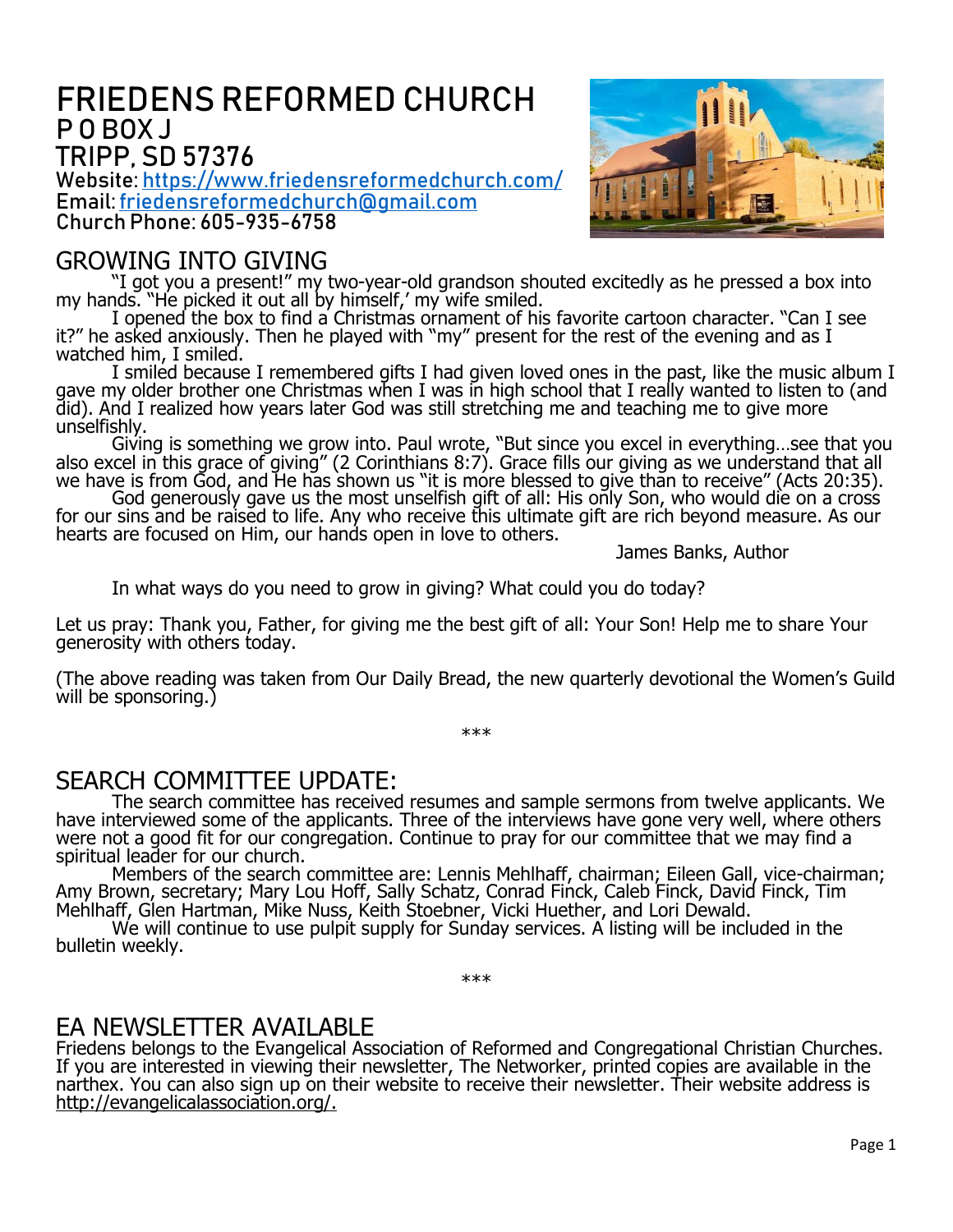# WOMEN'S GUILD UPDATES (Oct.-Dec.)

The month of October wrapped up the Guild's Samaritan Purse Christmas Shoebox mission project. A total of twenty-six shoeboxes were packed and collected, and then dedicated on November 17 before being delivered to the new collection site at the Calvary Baptist Church in Yankton, SD. We want to thank everyone who provided these gifts to our mission project again this year. Along with Gospel literature, these gift boxes are now being shipped to millions of boys and girls in more than 100 countries. Thank you, God, for allowing us to share the true meaning of Christmas---the birth of our Lord and Savior, Jesus Christ.

The election of officers resulted in two ladies volunteering for the two vacancies. Diane Stoebner volunteered to resume the office of treasurer for another two-year term, while Geri Saenz volunteered to replace Sandra Stoebner for the office of vice-president.

During our November meeting, the Guild discussed and unanimously voted to contribute monetarily to the Tripp Action Group's "Snack Pack" project, which provides food and snacks once per month to Tripp-Delmont students of our communities.

As has been announced recently, the Women's Guild will be providing a new quarterly devotional entitled "Our Daily Bread". The December-February editions are available for pick up in the church narthex. They will no longer be mailed as has been the practice. And, you're more than welcome to take a copy for your church friend(s).

December concludes the Guild's business year for 2019, and we will resume our new year beginning in March of 2020. Ladies, those of you who may wish to, please consider joining us in 2020! We'd love to have you as we continue in the service of our church and our mission projects!

We pray for God's blessings on all this blessed Christmas season and wish you a healthy and happy new year!

Following is a list of the various missions that our Guild supports:

\*Feed the Children

\*Children's Care Hospital (Lifescape) \*Gifts to graduating seniors

\*Bible to each newborn<br>\*Bibles to our 3rd graders

\*Donate to youth Estes Park camperships \*Donate to youth Swan Lake camperships

\*Samaritan's Purse Christmas Shoebox Project \*Union Gospel Mission<br>\*Children's Care Hospital (Lifescape) \*Gifts to graduating seniors \*Snack Pack (TAG) Program<br>\*"Our Daily Bread" devotional \*Palms for children (Palm Sunday service) \*"Our Daily Bread" devotional

# WHAT DO YOU SEE WHEN YOU LOOK AT A POINSETTIA?

The theme for this year's Christmas Eve Candlelight program focused on the poinsettia. Looking at the poinsettia up close, you see a radiant golden star shining from the center of the flower. If you look at the poinsettia from the perspective of a person who donated the flower in memory of someone they love and miss very much, it is a symbol of how grief and beauty, the emptiness of sorrow, and the fullness of love are all at work at the same time.

The young people read the story of the birth of Jesus and the different perspectives of the poinsettia. The youngest Sunday school members played "Hark the Herald Angels Sing" with their bells and dressed up as the members of the nativity. Special music selections were performed by Sunday school members.

All the young people including the bell choir performed the music selection, "I Saw Three Ships". The service ended with singing "Silent Night" by candlelight. The youth and Sunday school teachers would like to wish everyone a Merry Christmas and a Happy New Year!

# MISSION FEST HELD

This past summer, Bobbie Friederich made a trip to Zimbabwe to minister to the women and families. Bobbie's story was very interesting. She had many pictures and trinkets that she displayed. Thank you, Bobbie, for sharing with us!

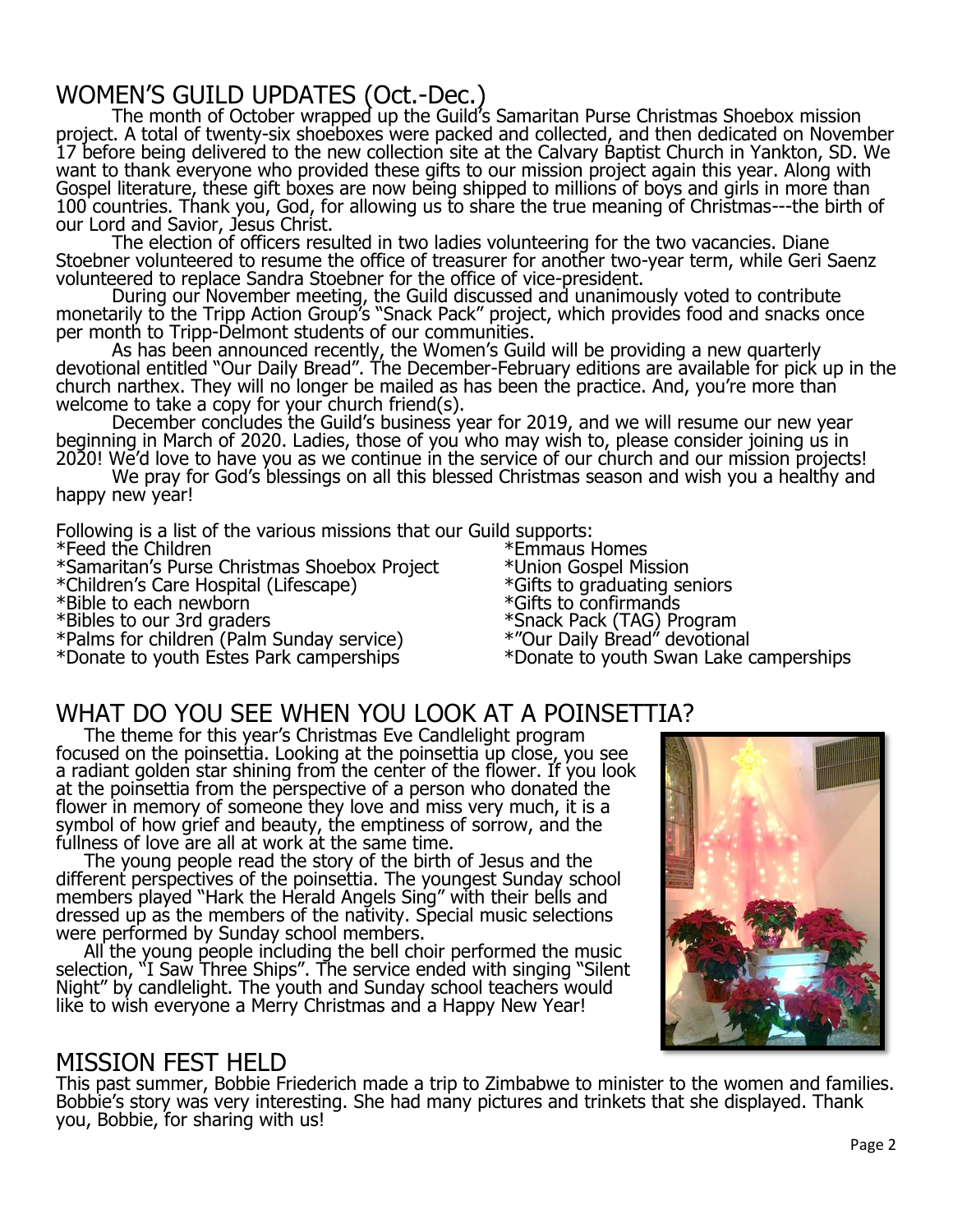# YOUTH RALLY HELD IN MENNO

Friedens Reformed Youth, along with more than 130 teenagers from Tripp, Delmont, Menno, Armour, Scotland and Freeman, gathered for a supper and fellowship at the Salem Reformed Church in Menno on Sunday November 17.

Casey Comstock, a 2004 graduate of Scotland High School, challenged all who were present to invite Jesus into their boat. His message was based on Luke 5, as Jesus got into Peter's boat and began to teach the people on the shore. The Armour youth band, Heaven's Hitchhikers, sang Christian rock songs and had the audience up on their feet. It was a special experience for the area youth.

# MEMORIALS DEDICATED

Each November, we take time to recognize memorials that were given in honor of past loved ones. This year's memorials are:

- 1. In Memory of Otto and Lorretta Hoff-the Christmas Tree and Ornaments
- 2. In Memory of Larry Stoebner-funds given to Youth Group for expenses for their trip to Colorado and to Emily Dewald for camp expenses to attend White Swan Youth Camp.
- 3. In Memory of Delray Herr-money was not designated for anything specific. Money is being kept in a savings account.
- 4. In Memory of Marcella Breitkreutz-money was not designated for anything specific. Money is being kept in a savings account.

We keep records of these memorials and place name cards on the Memorial Board in the narthex. If you would like to give a memorial for a loved one, please contact Keith Stoebner, Special Funds Treasurer.



# REMEMBER IN YOUR PRAYERS:

Question #1 in the Heidelberg Catechism asks: "What is your only comfort in life and in death?"

The answer states: "That I am not my own, but belong—body and soul, in life and in death—to my faithful Savior Jesus Christ.

He has fully paid for all my sins with His precious blood, and has set me free from the tyranny of the devil. He also watches over me in such a way that not a hair can fall from my head without the will of my Father in heaven; in fact, all things must work together for my salvation.

Because I belong to Him, Christ, by his Holy Spirit, assures me of eternal life and makes me wholeheartedly willing and ready from now on to live for him."

Esther Hieb, born July 27, 1917, passed away on November 2, 2019. Pastor Barry Nelson, minister from First American Lutheran Church, performed the service.

Jean Finck, born June 23, 1930, passed away on November 4, 2019. The service was led by Pastor Jim Barsch from Scotland Community Church.

Thomas Konrad passed away on December 4, 2019. He was born on March 27, 1957. No funeral service was held.

Our thoughts and prayers are with the families during the first holidays without their loved one.

# NEW MEMBER WELCOMED

Romans 15:7 states, "we are to welcome one another, therefore, just as Christ has welcomed you, for the glory of God." We want to give a huge welcome to Sheena

Peskey for joining our church family.



#### ANNUAL MUSIC NIGHT

On Sunday, October 27, area community members performed at the Friedens Reformed Church Music Night. It was an entertaining evening with a variety of music with Name that Tune-Sunday School Edition, piano and vocal solos, and group performances.